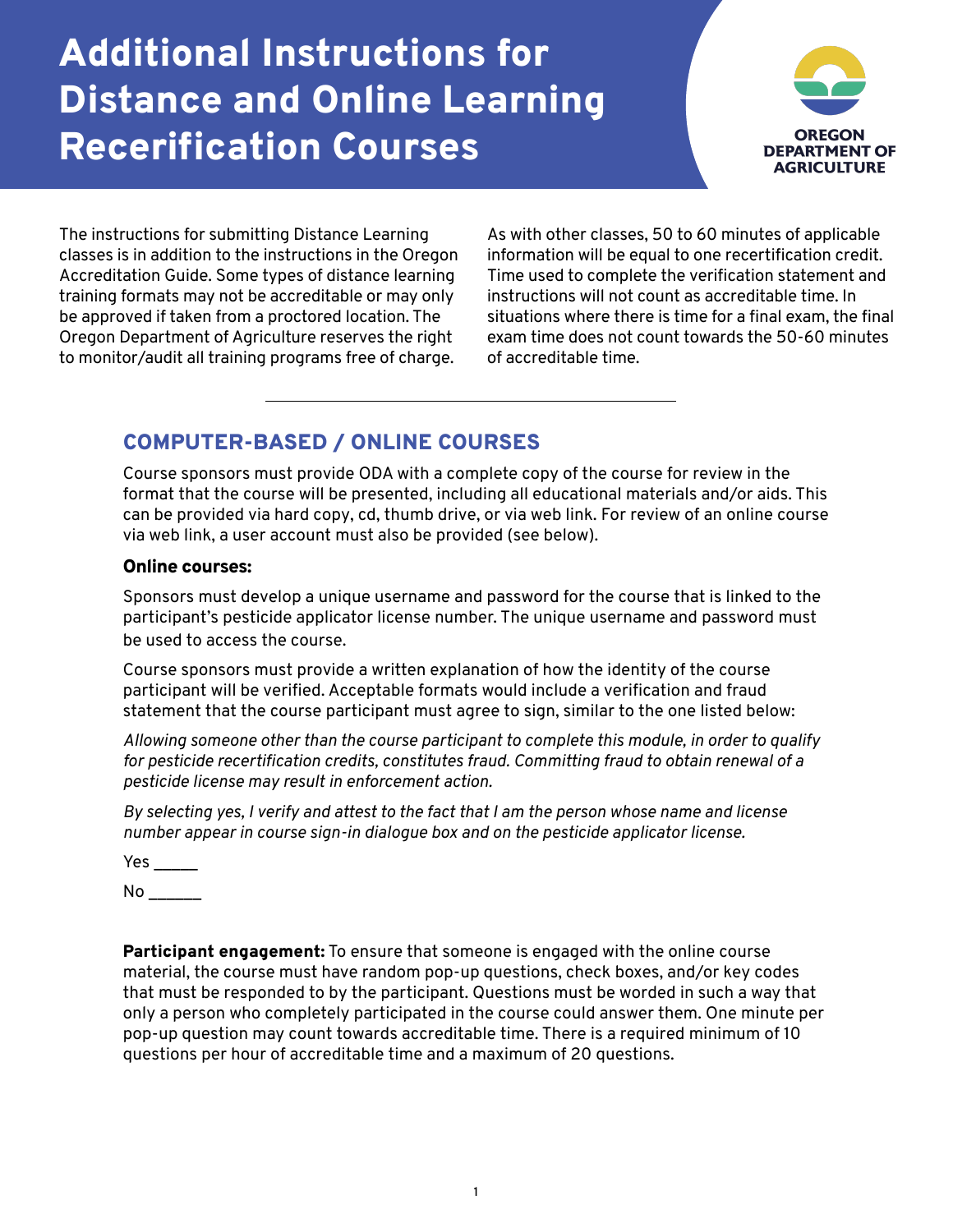## Other important information:

- Online courses must have a way to monitor an individual's time spent in the course. For example, the system will timeout if there is no activity within a 10-minute period.
- Courses must be designed so that they prevent the participant from taking more than one course simultaneously.

## ALL COMPUTER-BASED / ONLINE COURSES

Final exams: A final exam is required. For courses longer than two hours, each topic must end with a minimum of 10 questions per hour of approved content. Successful completion of a course includes the participant taking a post-test or final exam with a passing score of at least 70%. There must be a large enough pool of questions to sufficiently cover the key points of the approved course and to ensure that different participants do not receive the same questions. The test questions must be randomized or each test taker. If the participant does not pass the exam and is permitted to re-take a failed exam, the questions and answers must be re-generated in a random order.

## Other important information:

- A course must be setup in such a way that an individual cannot go directly to the final exam.
- Courses must be completed within the calendar year in which they were started and be completed by midnight on December 31st.

## Reporting:

A monthly report similar to the one below must be submitted to ODA at the beginning of the following month with the report headings listed in the sample report. The following are required:

- List one course per page.
- List the name of the course and the ODA course number (course numbers change each year).
- List the full name and license number of each course participant in the appropriate report.
- List the date and time they began the course and the date and time they completed the course.
- List the total amount of time they spent in the course.
- State how you determined the participant's successful completion of the course (ie: online examination, written examination).

During the months of November and December, sponsors are strongly encouraged to submit Attendance Reports to ODA by the 7th of the following month.

| <b>ODA Course</b><br># | Course Name              | Oregon Li-<br>cense Number | <b>Full Name</b> | Date Started | Date<br>Completed | Total Time in<br>Course | Final Exam/<br>Post Test Score |
|------------------------|--------------------------|----------------------------|------------------|--------------|-------------------|-------------------------|--------------------------------|
| 169990101              | Pesticide<br>Calibration | 0012345                    | \$250            | 2/13/16      | 3/31/16           | 62 mins.                | 81%                            |